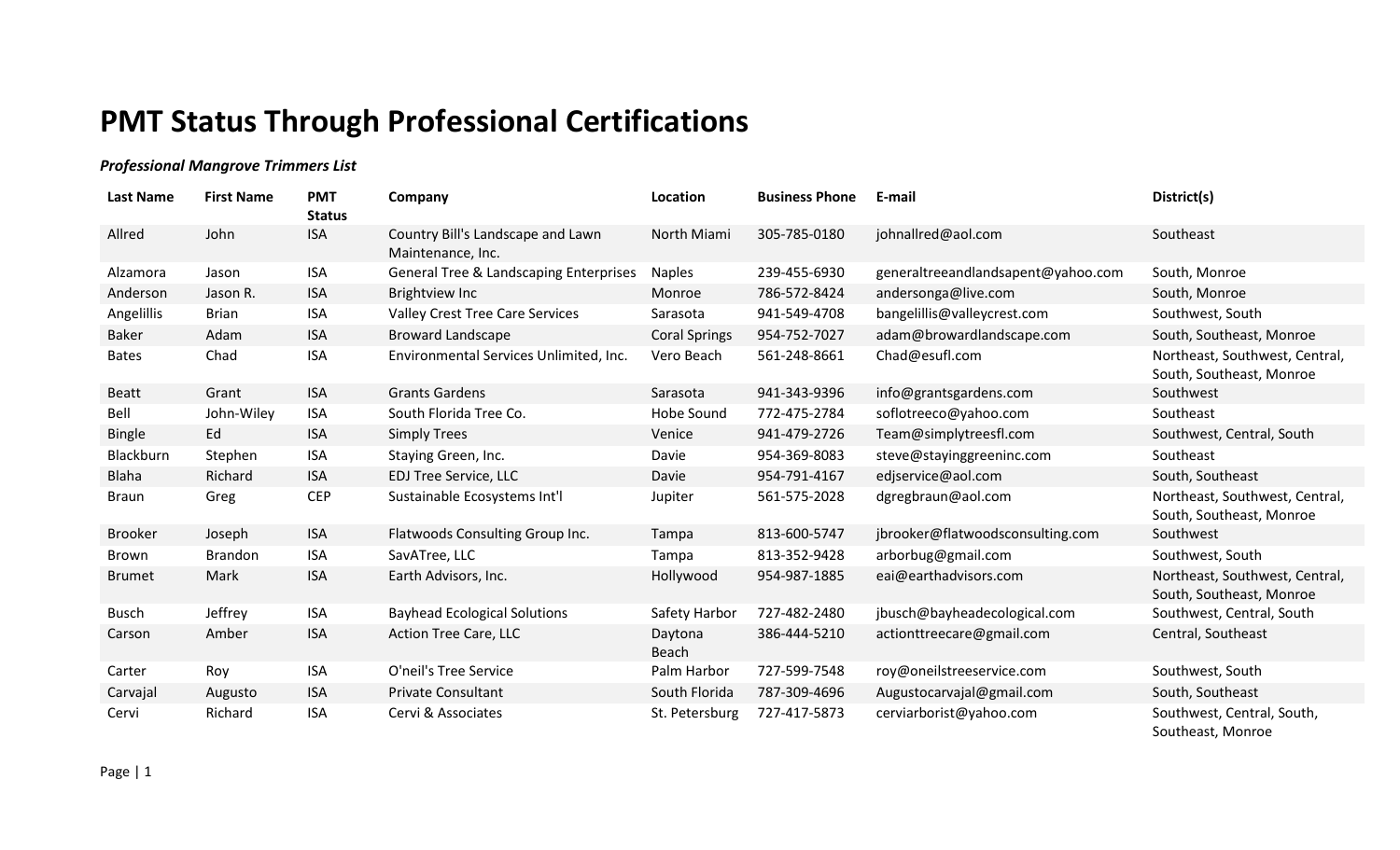| <b>Last Name</b>    | <b>First Name</b> | <b>PMT</b><br><b>Status</b> | Company                                        | Location           | <b>Business Phone</b> | E-mail                           | District(s)                                                |
|---------------------|-------------------|-----------------------------|------------------------------------------------|--------------------|-----------------------|----------------------------------|------------------------------------------------------------|
| Chinn               | Richard           | <b>PWS</b>                  | Florida Mangrove Trimming, LLC                 | <b>Brandon</b>     | 813-748-9512          | info@floridamangrovetrimming.com | Southwest, South                                           |
| Cicoria             | Gerard            | <b>ISA</b>                  | <b>Gerards Tree Service</b>                    | St. James City     | 239-633-3976          | gerardstree@gmail.com            | South                                                      |
| Clark               | Monty             | <b>ISA</b>                  | True Tree, Inc.                                | Sarasota           | 941-552-9130          | monty@truetreeinc.com            | Northeast, Southwest, Central,<br>South, Southeast, Monroe |
| Clauss              | Kyle              | <b>ISA</b>                  | <b>Garden Services</b>                         | Davie              | 954-682-8100          | kclauss88@gmail.com              | Southwest, South, Southeast,<br>Monroe                     |
| Combs               | <b>Brian</b>      | <b>ISA</b>                  | <b>Combs Consulting</b>                        | Ft. Pierce         | 772-473-3973          | bcombsinc@aol.com                | Central, Southeast                                         |
| Comer               | Christopher       | <b>ISA</b>                  | <b>Tree West</b>                               | Fort Myers         | 239-910-3256          | info@treewestflorida.com         | Southwest                                                  |
| Cooper              | Ray               | <b>ISA</b>                  | Distinctive Landscape Management               | Vero Beach         | 772-778-1300          | dlm-2@att.net                    | Central, Southeast                                         |
| Cox                 | Darryl            | <b>ISA</b>                  | Southern Environmental Group, LLC              | Plant City         | 813-777-5813          | darryl@southern-enviro.com       | Northeast, Southwest, Central,<br>South, Southeast, Monroe |
| Cox                 | David             | <b>ESA</b>                  | David Cox Consulting, LLC                      | Vero Beach         | 772-766-2074          | coxecology@gmail.com             | Northeast, Southwest, Central,<br>South, Southeast, Monroe |
| Crawley             | David             | <b>ISA</b>                  | Landscape Architecture & Urban Design<br>Group | Tampa              | 813-636-2419          | david.crawley@aecom.com          | Northeast, Southwest, Central                              |
| Crowley             | Karyna            | <b>ISA</b>                  | Frank-Keys Landscaping, Inc                    | Homestead          | 786-266-2133          | Frank_Keys_Landscaping@yahoo.com | South, Southeast, Monroe                                   |
| Davis               | Glenn             | <b>ISA</b>                  | Davis Landscaping & Maintenance                | Homestead          | 305-247-9554          | gdavislandscapes@comcast.net     | Monroe                                                     |
| Davis               | Matthew           | <b>ISA</b>                  | <b>Davis Environmental Solutions</b>           | Miami-Dade         | 305-502-1954          | matt@davis-environmental.com     | South, Southeast, Monroe                                   |
| Delehanty           | Amber             | <b>ISA</b>                  | <b>Simply Trees</b>                            | Venice             | 941-479-2726          | Team@simplytreesfl.com           | Southwest, Central, South                                  |
| Diemer              | Michael           | <b>ISA</b>                  |                                                | Orlando            | 407-293-0146          | mdiemer@treecarescience.com      | Central                                                    |
| Domenech-<br>Coogle | Cynthia           | <b>ISA</b>                  | Cynthia's Blue Palms, Inc.                     | Key West           | 305-747-2142          | cynthiasbluepalms@gmail.com      | Monroe                                                     |
| Dorton              | Scott             | <b>ISA</b>                  | <b>TBD</b>                                     | <b>Fort Pierce</b> | 843-610-5982          | sdorton00@gmail.com              | South, Southeast                                           |
| Downs               | Nicholas          | <b>ISA</b>                  | A Caring Tree Company                          | <b>Key West</b>    | 305-432-1764          | kwjungledr@gmail.com             | Monroe                                                     |
| Driapsa             | David J.          | LA                          | David J Driapsa, Landscape Architect           | <b>Naples</b>      | 239-591-2321          | ddriapsa@naples.net              | Southwest                                                  |
| Ebersole            | Timothy           | <b>ISA</b>                  | A Native Tree Service, Inc.                    | Miami              | 305-238-1138          | tebersole7@icloud.com            | Southwest, South, Southeast,<br>Monroe                     |
| Eisner              | Gerald "Rod"      | <b>ISA</b>                  | Personal Touch Landscaping                     | Lehigh Acres       | 239-560-0574          | rob@PTLSFL.com                   | South                                                      |
| Fasnacht            | Chris             | <b>ISA</b>                  | Tri-Brothers Tree & Landscaping                | Port St. Lucie     | 772-465-9000          | tribros@aol.com                  | Southeast                                                  |
| Ferland             | Dustin            | <b>ISA</b>                  | <b>Myers Lawn Sales</b>                        | Palm Bay           | 321-837-3669          | myerslawnssales@gmail.com        | Central, Southeast                                         |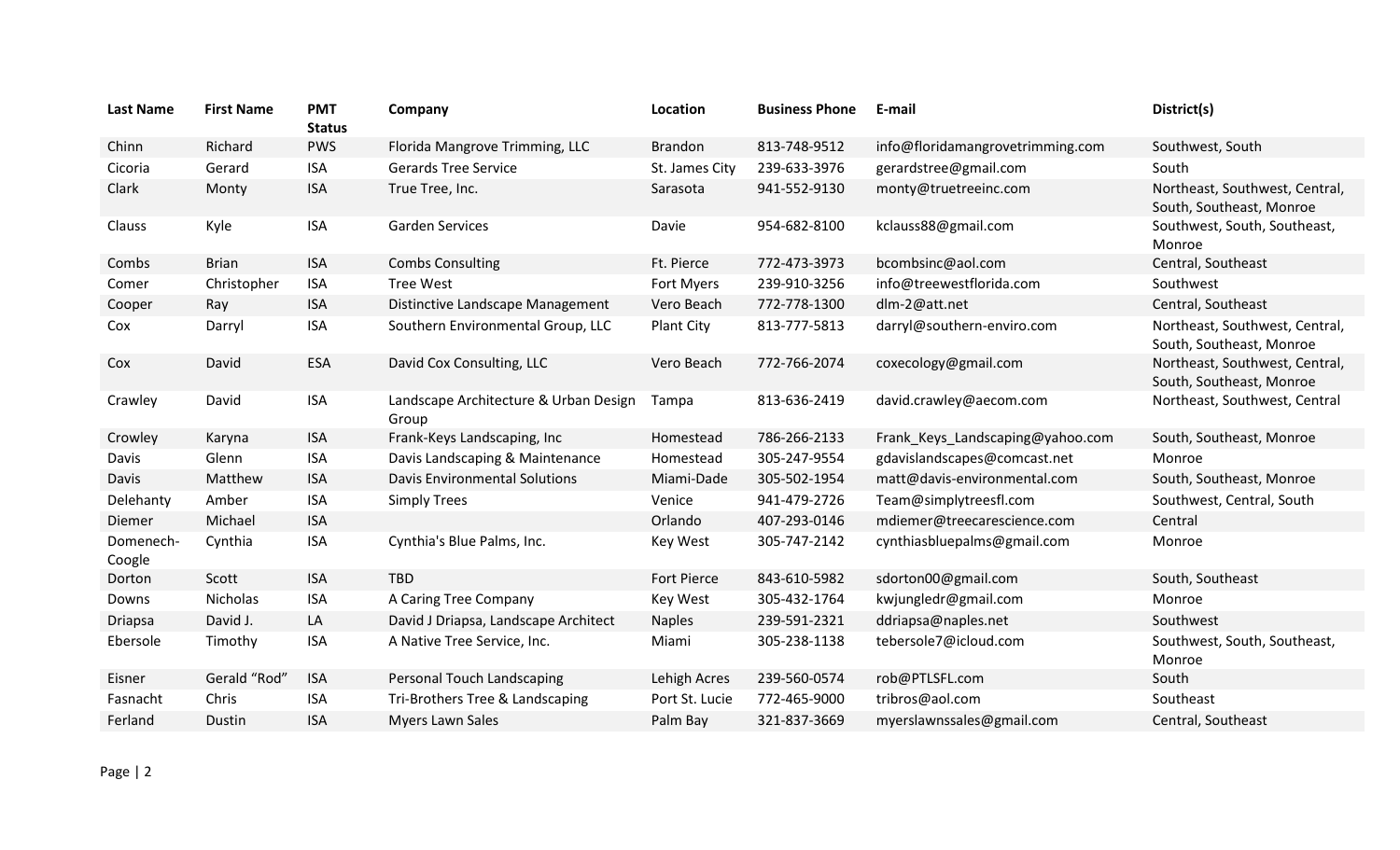| <b>Last Name</b> | <b>First Name</b> | <b>PMT</b><br><b>Status</b> | Company                                     | Location                 | <b>Business Phone</b> | E-mail                           | District(s)                                                |
|------------------|-------------------|-----------------------------|---------------------------------------------|--------------------------|-----------------------|----------------------------------|------------------------------------------------------------|
| Fey              | Richard           | <b>ISA</b>                  | <b>Island Tree Service</b>                  | Sarasota                 | 941-312-9449          | islandtreeserv@aol.com           | Southwest                                                  |
| Finn             | Matt              | <b>ESA</b>                  | Huckleberry Environmental Services,<br>Inc. | Goodland/Big<br>Pine Key | 239-450-2806          | H-E-S@earthlink.net              | South, Monroe                                              |
| Floyd            | Richard           | <b>ISA</b>                  | <b>Richard Floyd</b>                        | Key Largo                | 305-345-1908          | mandrakecane@comcast.net         | Monroe                                                     |
| Forgione         | Dennis            | <b>ISA</b>                  | <b>Frames Tree Service</b>                  | Lake Worth               | 561-642-7253          | FramesTree@aol.com               | Southeast                                                  |
| Frank            | Jonathan          | <b>ISA</b>                  | The Brickman Group Ltd, LLC                 | Ft. Lauderdale           | 954-309-6348          | Jonathan.Frank@BrickmanGroup.com | South, Southeast                                           |
| Fritchey Jr.     | Jim L.            | <b>ISA</b>                  | Designscapes                                | Longwood                 | 407-280-8317          | jfritchey@designscapesfl.com     | Central                                                    |
| <b>Fulks</b>     | James             | <b>ISA</b>                  | Arbor Partol                                | Merritt Island           | 321-951-3443          | arborpatrol@arborpatrol.com      | Central                                                    |
| Gatewood         | Andrew            | <b>PWS</b>                  | <b>Advanced Restoration Ecology</b>         | Jensen Beach             | 772-242-7200          | Drew.Gatewood@gmail.com          | Southeast                                                  |
| Gause            | Robert            | <b>ISA</b>                  | Gause and Associates, Inc.                  | Palmetto                 | 941-981-3089          | bob@gauseandassociates.com       | Southwest                                                  |
| Gautier          | Jeff              | <b>ISA</b>                  | Plantation Tree & Landscape                 | Tavernier                | 305-852-3962          | plantationtree@bellsouth.net     | Monroe                                                     |
| Gilby            | Harry             | <b>ISA</b>                  | <b>Gilby Tree Preservation</b>              | <b>Bonita Springs</b>    | 715-781-0571          | arborealprimate@gmail.com        | Southwest, Monroe                                          |
| Gilio            | Joseph            | <b>PWS</b>                  | Sunergy Power Systems, Inc.                 | Palm City                | 772-631-1157          | sunergy@icloud.com               | Southeast                                                  |
| Gill             | Frederick         | <b>ISA</b>                  | Mr. Mangrove Arbor Services, LLC            | <b>Naples</b>            | 239-910-4722          | Hortking1@gmail.com              | Southwest                                                  |
| Gilliam          | Jacob             | <b>ISA</b>                  | Jacob Gilliam Tree Care                     | Sarasota                 | 941-544-9744          | jacobgilliam@gmail.com           | South, Southeast                                           |
| Goldascih        | Jim               | <b>PWS</b>                  | J. J. Goldasich and Associates, Inc.        | Ft. Lauderdale           | 561-883-9555          | jjg@jjgoldasich.com              | Central, Southwest, South,<br>Southeast, Monroe            |
| Gomer            | Paul              | <b>ISA</b>                  | La Isla Tree Care Company                   | Islamorada               | 305-783-2030          | pgomer@laislatree.com            | South, Southeast                                           |
| Gonzalez         | Andrew            | <b>ISA</b>                  | Aeon Arborist Consultants                   | Monroe                   | 954-881-4101          | aeonarborist@gmail.com           | South, Southeast, Monroe                                   |
| Goodson          | Lisa              | <b>ISA</b>                  |                                             | Venice                   | 864-561-3527          | GoodsonFL@gmail.com              | Southwest, South                                           |
| Green            | Kelli A.          | <b>ISA</b>                  | Green Tree Ltd.                             | Sarasota                 | 530-957-7426          | kag530@yahoo.com                 | Southwest                                                  |
| Green            | Ken               | <b>ISA</b>                  | Green's Tree & Landscape, Inc.              | Bradenton                | 941-746-2670          | treespec1@verizon.net            | Southwest, South                                           |
| Gresham          | Rob               | <b>ISA</b>                  | Revival Landscape Services, LLC             | Lake Park                | 561-966-1448          | Office@revivallandscape.com      | Southeast                                                  |
| Guedes           | Omayra            | <b>ISA</b>                  | Rock & Rose Lawn Care                       | Miami                    | 786-879-0832          | rockandroselawncare@gmail.com    | Southwest, Central, South,<br>Southeast, Monroe            |
| Hall             | Sandra            | ISA                         | <b>Creative Landscaping</b>                 | Vero Beach               | 772-778-4577          | create2209@aol.com               | Northeast, Central, Southeast                              |
| Harman           | Rick              | ISA, PWS,<br><b>CEP</b>     | WGI                                         | West Palm<br>Beach       | 561-537-4539          | rick.harman@wginc.com            | South, Southeast, Monroe                                   |
| Harris           | John A.           | <b>ISA</b>                  | Earth Advisors, Inc.                        | Hollywood                | 954-987-1885          | eai@earthadvisors.com            | Northeast, Southwest, Central,<br>South, Southeast, Monroe |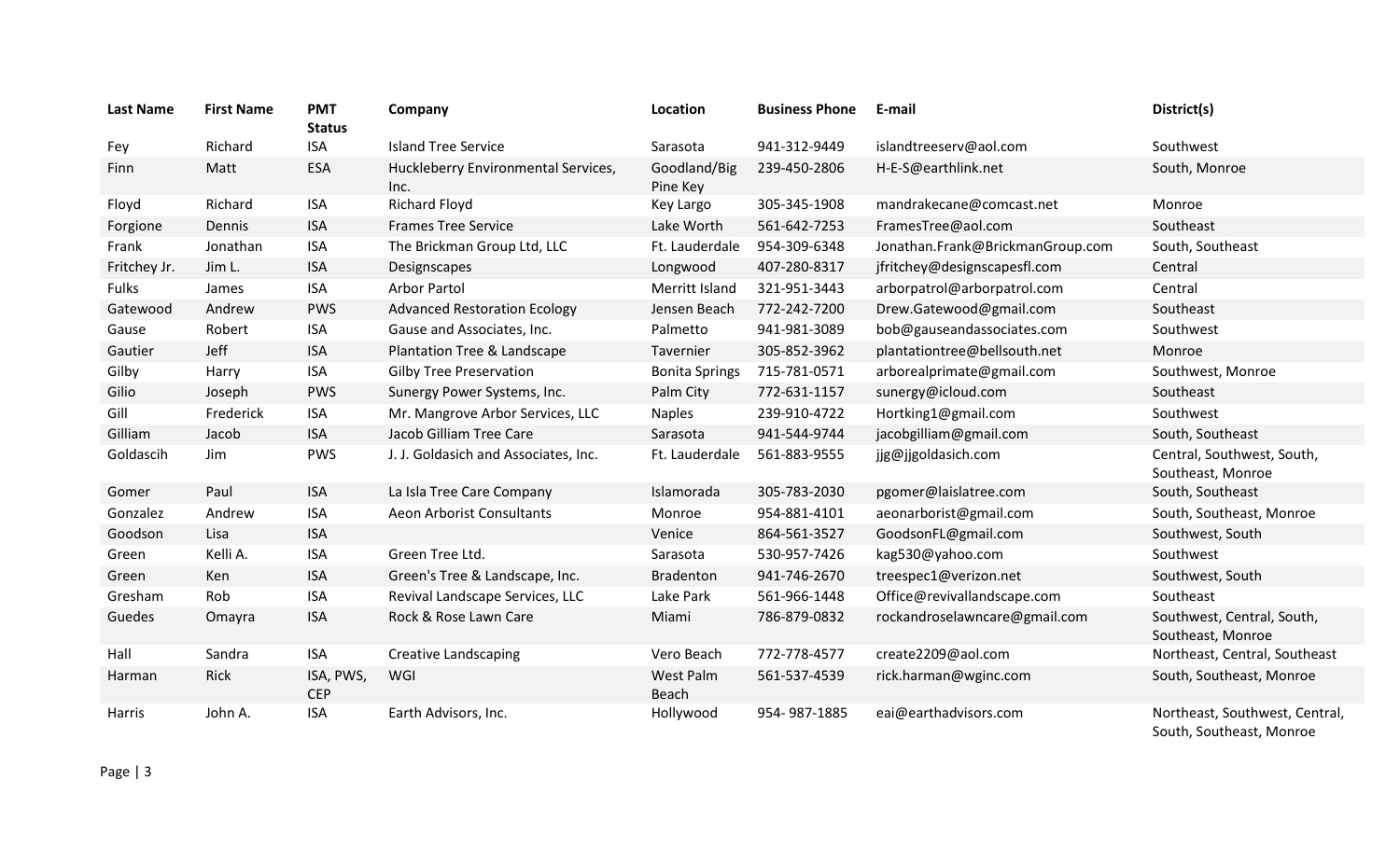| <b>Last Name</b> | <b>First Name</b> | <b>PMT</b><br><b>Status</b> | Company                                    | Location            | <b>Business Phone</b> | E-mail                             | District(s)                                                |
|------------------|-------------------|-----------------------------|--------------------------------------------|---------------------|-----------------------|------------------------------------|------------------------------------------------------------|
| Harrison         | Richard           | LA                          | Hazeltine Nurseries, Inc.                  | Venice              | 941-716-7392          | r.a.harrison.i.v@gmail.com         | Southwest, South                                           |
| Havlicek         | Radim             | <b>ISA</b>                  | Havlicek Tree Service, Inc.                | Summerland<br>Key   | 305-395-0874          | info@radimhavlicektreeservice.com  | Monroe                                                     |
| Herber           | Scott             | <b>ESA</b>                  | Intergrative Env. Solution                 | Melbourne<br>Beach  | 321-266-4771          | scott herber@yahoo.com             | Central, Southeast                                         |
| Hill             | Joshua D.         | <b>ISA</b>                  | Joshua Tree, Inc.                          | Lee County          | 239-888-6817          | joshua@myjoshuatree.com            | Southwest, Central, South                                  |
| Hinkle           | Jeremy            | <b>ISA</b>                  | Lee Green Consulting, LLC                  | Miami Beach         | 305-306-1337          | jeremyLeeHinkle@gmail.com          | Southeast                                                  |
| Hoffner          | Alec              | <b>ISA</b>                  | ECo Consultants, Inc.                      | Palmetto            | 941-722-0901          | ahoffner@ecoconsultants.net        | South                                                      |
| Hopper           | <b>Brian</b>      | <b>ISA</b>                  | Zimmerman Tree Service                     | Lake Worth          | 561-968-1045          | mz@zimmermantreeservice.com        | Southeast                                                  |
| Izquierdo        | Arturo            | <b>ISA</b>                  | Tree Motion, LLC                           | West Palm<br>Beach  | 561-634-1682          | arturo@treemotion.net              | Southeast                                                  |
| Jarrett          | Ray               | <b>ISA</b>                  | Ray Jarrett, LLC                           | New Smyrna<br>Beach | 386-295-0481          | rayjarrett1@gmail.com              | Northeast, Southwest, Central,<br>South, Southeast, Monroe |
| Johnson          | Charles           | <b>ISA</b>                  | Picturesque Lawns and Landscaping,<br>Inc. | Melbourne           | 321-544-6922          | cj@professionalmangrovetrimmer.com | Central, Southeast                                         |
| Jones            | David             | ISA, LA                     | Ecosystem Technologies, Inc.               | Ft. Myers           | 239-337-5310          | djones@dmjafl.com                  | Southwest, South, Southeast                                |
| Joyce            | Rick              | <b>ISA</b>                  | Forestry Resources Ecological, Inc.        | Ft. Myers           | 239-334-2493          | rjoyce@fri-eco.com                 | South                                                      |
| Karker           | Phillip (Alex)    | <b>ISA</b>                  | <b>ARBORx Tree Services</b>                | Sarasota            | 941-926-1177          | Alex@arborxtree.com                | Southwest, Central, South,<br>Monroe                       |
| Kay              | Alyn D.           | LA                          | Alyn D. Kay, Inc.                          | Cape Coral          | 954-410-2654          | adki55@aol.com                     | Southwest, Central, Southeast,<br>Monroe                   |
| Kocur            | Charles           | <b>PWS</b>                  | EarthBalance                               | North Port          | 941-426-7878          | info@EarthBalance.com              | Southwest, South                                           |
| Koerber          | Sebastian         | <b>ISA</b>                  | Treage LLC                                 | Miami               | 305-606-5797          | sebastian@treage.com               | Northeast, Southwest, Central,<br>South, Southeast         |
| Kurlander        | <b>Drake</b>      | <b>ISA</b>                  | <b>True Tree Service</b>                   | Miami               | 305-842-3531          | Drakekurlander@gmail.com           | South, Southeast, Monroe                                   |
| Lamneck          | Ronald            | <b>ISA</b>                  | Strickley Stump Removal, LLC               | Lake Worth          | 561-909-5812          | strickleyr@yahoo.com               | Southwest, South, Southeast                                |
| Lange            | Mark              | <b>ISA</b>                  | <b>Green Spaces Consulting</b>             | West Palm<br>Beach  | 561-723-4826          | mlange@greenspacesconsulting.com   | Northeast, Southwest, Central,<br>South, Southeast, Monroe |
| Liddell          | Jamey             | <b>ISA</b>                  | Southern Branch, Inc.                      | Fort Pierce         | 239-229-7657          | jameyliddell@gmail.com             | Southeast                                                  |
| Lindsay          | Victor            | <b>ISA</b>                  | Victor Lindsay                             | Key Largo           | 305-451-5041          | vic4@bellsouth.net                 | Monroe                                                     |
| Lippi            | Chuck             | <b>ISA</b>                  | Advanced Tree Care, Inc.                   | St. Augustine       | 904-794-4200          | clippi@bellsouth.net               | Northeast, Central                                         |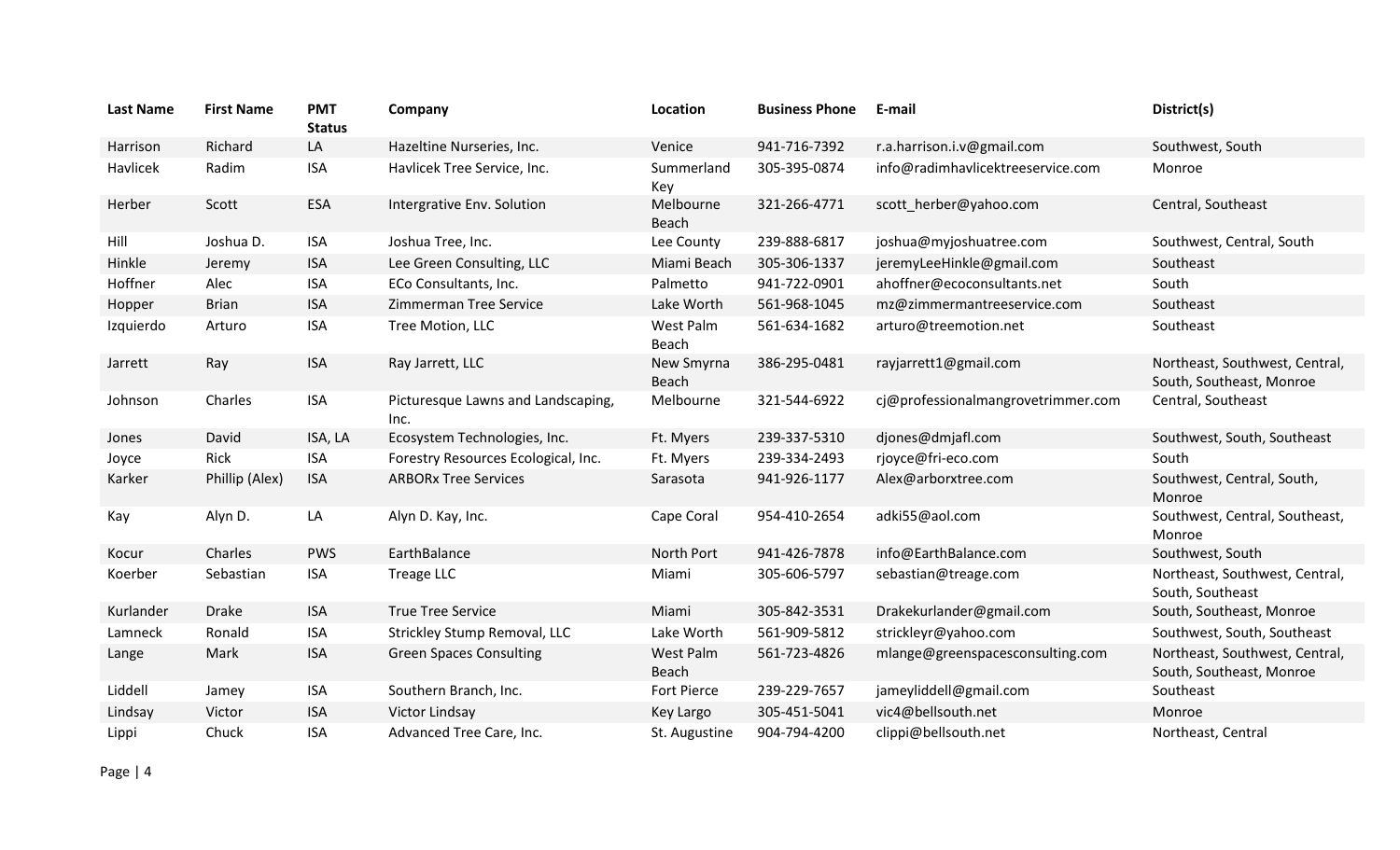| <b>Last Name</b> | <b>First Name</b> | <b>PMT</b><br><b>Status</b> | Company                                | Location                  | <b>Business Phone</b> | E-mail                            | District(s)                                                |
|------------------|-------------------|-----------------------------|----------------------------------------|---------------------------|-----------------------|-----------------------------------|------------------------------------------------------------|
| Marotta          | Damon             | <b>ISA</b>                  | Southern Arborist Services, Inc.       | Lighthouse<br>Point       | 954-603-7878          | contact@southernarborservices.com | Northeast                                                  |
| Martin           | Shane             | <b>ISA</b>                  | The City of Satellite Beach            | Satellite<br>Beach        | 321-777-2309          | shane920105@yahoo.com             | Central                                                    |
| Matthews         | Tim               | <b>ISA</b>                  | Tim Matthews Tree & Landscape, Inc.    | Tavernier                 | 305-853-7044          | timmatthewstree@bellsouth.net     | Monroe                                                     |
| McCullough       | Kirstie           | <b>ISA</b>                  | <b>Green Spaces Consulting</b>         | Pompano<br><b>Beach</b>   | 954-621-6324          | kirstie@greenspacesconsulting.com | Southeast                                                  |
| McPherson        | Alan              | <b>ISA</b>                  | All Florida Trees & Landscaping        | <b>Coral Springs</b>      | 954 752-6292          | wolfsonma@bellsouth.net           | South, Southeast                                           |
| Meador           | Paul              | <b>ISA</b>                  | Tarzan Tree Care, Inc.                 | Summerland<br>Key         | 305-304-9303          | janesjunglework@gmail.com         | South, Southeast, Monroe                                   |
| Montgomery       | Amanda            | <b>PWS</b>                  | <b>WGI Consulting Services</b>         | Miami                     | 305-553-0500          | Amanda.Montgomery@wginc.com       | South, Southeast                                           |
| Montgomery       | Scott             | <b>ISA</b>                  | Native Landscape Design                | Key West                  | 305-509-7882          | nativelandscape@comcast.net       | South, Monroe                                              |
| Mosley           | Isaiah            | <b>ISA</b>                  | <b>AECOM</b>                           | Miami-Dade                | 305-514-2468          | Isaiah.Mosley@AECOM.com           | Northeast, Southwest, Central,<br>South, Southeast, Monroe |
| <b>Nobs</b>      | Erik              | <b>ISA</b>                  | O'neil's Tree Service                  | Palm Harbor               | 727-599-7548          | erik@oneilstreeservice.com        | Southwest, South                                           |
| Odio             | Augusto           | <b>ISA</b>                  |                                        | Miami                     | 305-240-9991          | aodio@bellsouth.net               | South, Southeast, Monroe                                   |
| O'Neil           | Apollo            | <b>ISA</b>                  | O'neil's Tree Service                  | Palm Harbor               | 727-599-7548          | apollo@oneilstreeservice.com      | Southwest, South                                           |
| Owens            | Robert            | ISA, PWS                    | <b>Bob Owens Tree Care</b>             | Land O' Lakes             | 813-943-2514          | owens_robert@hotmail.com          | Southwest                                                  |
| Owsiany          | Walter            | <b>ISA</b>                  | <b>Coastline Tree Service</b>          | Fort Myers                | 239-895-3230          | office@coastlinetree.com          | Southwest, Central, South                                  |
| Parr             | Laurence          | LA                          | LPLA, Inc.                             | Stuart                    | 772-219-3811          | lpla1@bellsouth.net               | Central                                                    |
| Passarella       | Kenneth           | <b>PWS</b>                  | Passarella & Associates, Inc.          | Fort Myers                | 239-274-0069          | kenp@passarella.net               | Northeast, Southwest, Central,<br>South, Southeast, Monroe |
| Perkins Sr.      | Frank M.          | <b>ISA</b>                  | <b>Arbor Services Unlimited</b>        | <b>Coral Springs</b>      | 754-242-3049          | arborservicesunlimited@gmail.com  | South, Southeast, Monroe                                   |
| Purkerson        | Dave              | <b>PWS</b>                  | Atlantic Envir. Solutions, Inc.        | Melbourne<br><b>Beach</b> | 321-676-1505          | dpurk@cfl.rr.com                  | Central                                                    |
| Reiss            | Jerry             | <b>ISA</b>                  | <b>ARBORx Tree Services</b>            | Sarasota                  | 941-926-1177          | jerry@arborxtree.com              | Southwest, South                                           |
| Rodriguez        | Joe R.            | <b>ISA</b>                  | Arborcare, Inc.                        | Hialeah                   | 305-557-8595          | arborcareinc@aol.com              | Southeast                                                  |
| Roslan           | Walt              | <b>ISA</b>                  | Walt Roslyn                            | Merritt Island            | 321-453-4436          | waltroslan@yahoo.com              | Central, Southeast                                         |
| Rubin            | Joseph            | <b>ISA</b>                  | 321 Safety Training and Consulting LLC | Mims                      | 321-302-9160          | joseph@321safetyconsulting.com    | Northeast, Southwest, Central,<br>South, Southeast, Monroe |
| Sallee           |                   |                             |                                        |                           |                       |                                   |                                                            |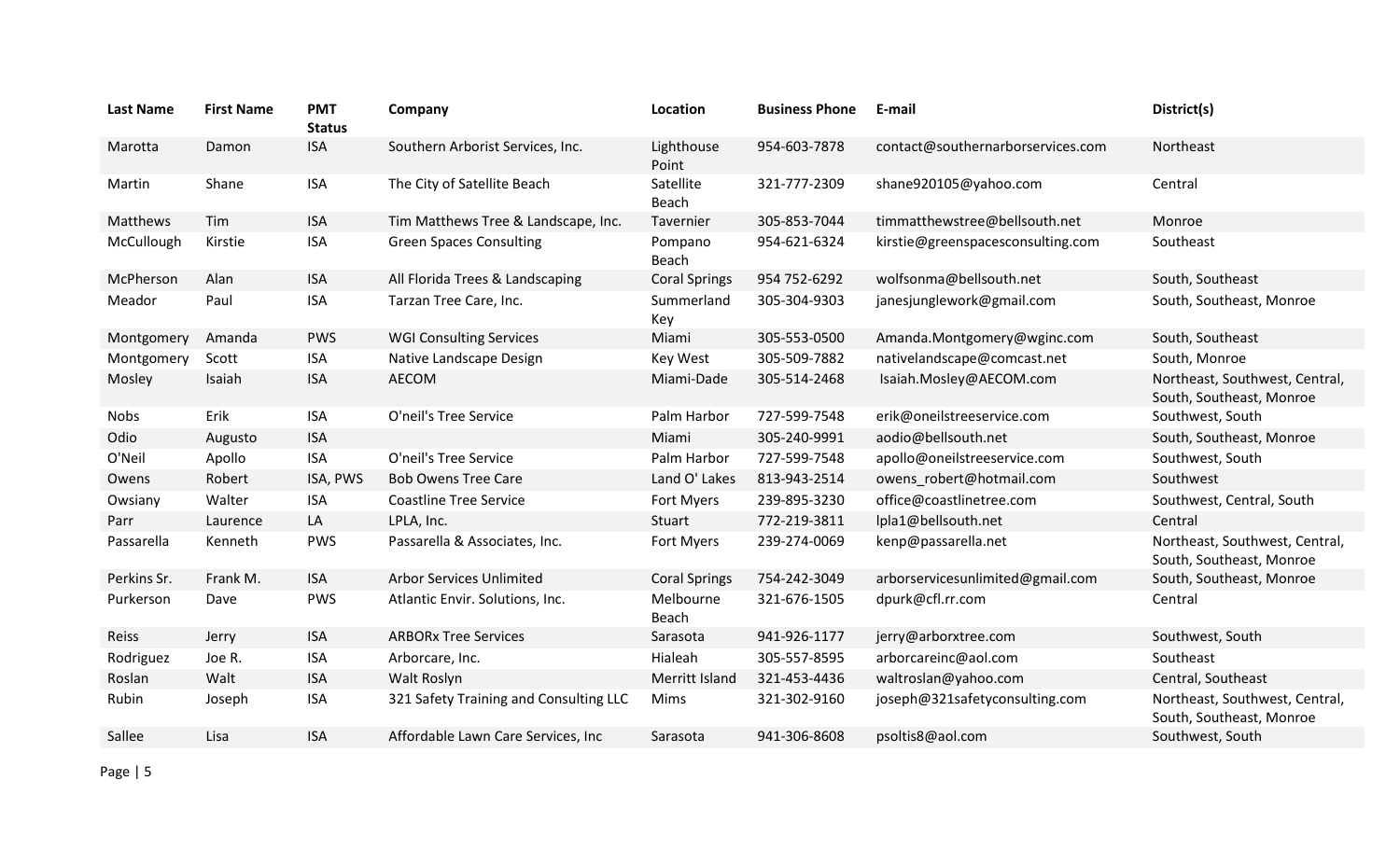| <b>Last Name</b> | <b>First Name</b> | <b>PMT</b><br><b>Status</b> | Company                               | Location                     | <b>Business Phone</b> | E-mail                                  | District(s)                                                |
|------------------|-------------------|-----------------------------|---------------------------------------|------------------------------|-----------------------|-----------------------------------------|------------------------------------------------------------|
| Sands            | Paul              | <b>ISA</b>                  | Superior Landscaping and Lawn Service | Miami                        | 305-634-0717          | paulsands32@outlook.com                 | Southeast                                                  |
| Sardina          | Nicholas          | <b>ISA</b>                  | Sardina Mangroves and Trees           | Miami                        | 305-951-4037          | sardinamangrovesandtrees@gmail.com      | Central, South, Southeast,<br>Monroe                       |
| Saunders         | James             | <b>ISA</b>                  | <b>Mangrove Specialist</b>            | Jupiter                      | 561-386-2454          | jasjr@aol.com                           | Southeast                                                  |
| Schmittler       | Craig             | <b>PWS</b>                  | Stantec                               | Fort Myers                   | 239-939-1020          | Craig.Schmittler@stantec.com            | Southwest, Central, South,<br>Southeast                    |
| Scott            | Greg              | <b>ISA</b>                  | DOT Palm, Inc.                        | Marathon                     | 305-743-3090          | dotpalm@comcast.net                     | Monroe                                                     |
| Seamon           | Robert            | <b>ISA</b>                  | Pete and Ron's Tree Service, Inc.     | Tampa                        | 941-951-2625          | Bob@prtree.com                          | Southwest                                                  |
| Shulman          | Dan               | LA                          | Tropical Landscape Solutions, Inc.    | Sarasota                     | 941-915-2402          | dan@tropicalls.com                      | Southwest                                                  |
| Silverberg       | <b>DJ</b>         | <b>PWS</b>                  | Lotspeich & Associates, Inc.          | Orlando                      | 407-740-8482          | djsilverberg@lotspeichandassociates.com | Northeast, Central                                         |
| Simeone          | Kristin           | <b>ISA</b>                  | Coastline Tree Service, Inc.          | Ft. Myers                    | 239-895-3230          | coastlinetreeservice@gmail.com          | South                                                      |
| Simpson          | Ronnie            | <b>ISA</b>                  | Arborology, Inc.                      | Cape Coral                   | 239-571-5963          | rsimpson@blackwolfconsultinggroup.com   | Northeast, Southwest, Central,<br>South, Southeast, Monroe |
| Smith            | Carson            | <b>ISA</b>                  | O'neil's Tree Service                 | Palm Harbor                  | 727-599-7548          | smitty5050@hotmail.com                  | Southwest, South                                           |
| Smith            | Anthony<br>(Tony) | <b>ISA</b>                  | <b>Overcast Solutions, LLC</b>        | <b>Florida East</b><br>Coast | 321-544-8388          | tony@mangrovetrim.com                   | Northeast, Central, South,<br>Southeast                    |
| Snyder           | Adam              | <b>ISA</b>                  | Southern Environmental Group, LLC     | Plant City                   | 813-777-5813          | adam@southern-enviro.com                | Northeast, Southwest, Central,<br>South, Southeast, Monroe |
| Souza            | Glenn E.          | <b>ISA</b>                  | <b>Grants Gardens</b>                 | Sarasota                     | 941-343-9396          | glenn.souza@verizon.net                 | Southwest                                                  |
| Spence           | Don               | <b>ISA</b>                  | Native Flora Landscapes, LLC          | Ormond<br>Beach              | 386-235-0404          | spence@spence.com                       | Northeast, Central                                         |
| Spivey           | Austin            | <b>ISA</b>                  | Roots 1st Consulting                  | Deland                       | 407-256-5750          | Austin@roots1st.com                     | Northeast, Southwest, Central                              |
| Sponseller       | Andrew            | <b>ISA</b>                  | <b>Gator Landscaping</b>              | <b>Naples</b>                | 239-825-8969          | gatorlandscaping@embarqmail.com         | South                                                      |
| Stephens         | Chris             | <b>PWS</b>                  | <b>Natives of Corkscrew</b>           | Estero                       | 239-849-9230          | Chris@corkscrewnatives.com              | South, Monroe                                              |
| <b>Sterk</b>     | Jeremy            | <b>CEP</b>                  | Earth Tech Environmental, LLC         | <b>Bonita Springs</b>        | 239-304-0030          | Jeremys@eteflorida.com                  | South                                                      |
| Stidham          | Austin            | <b>ISA</b>                  | Roots To Shoots, LLC                  | Sarasota                     | 863-441-1556          | Rootstoshoots18@gmail.com               | Southwest, South                                           |
| Stinson          | Scott             | <b>ISA</b>                  | Juniper Landscaping                   | <b>Bradenton</b>             | 941-745-2101          | Scott.Stinson@juniperlandscaping.com    | Southwest, Central                                         |
| Stultz           | Kristopher J.     | <b>ISA</b>                  | Apogee Tree Consultants, LLC          | Nokomis                      | 352-408-9048          | kris.stultz@icloud.com                  | Southwest, Central, South,<br>Southeast                    |
| Summers          | Mark              | <b>ISA</b>                  | Sanctuary, Custom Waterfront Views    | <b>Bradenton</b>             | 941-761-2799          | sanctuaryviews@gmail.com                | Southwest                                                  |